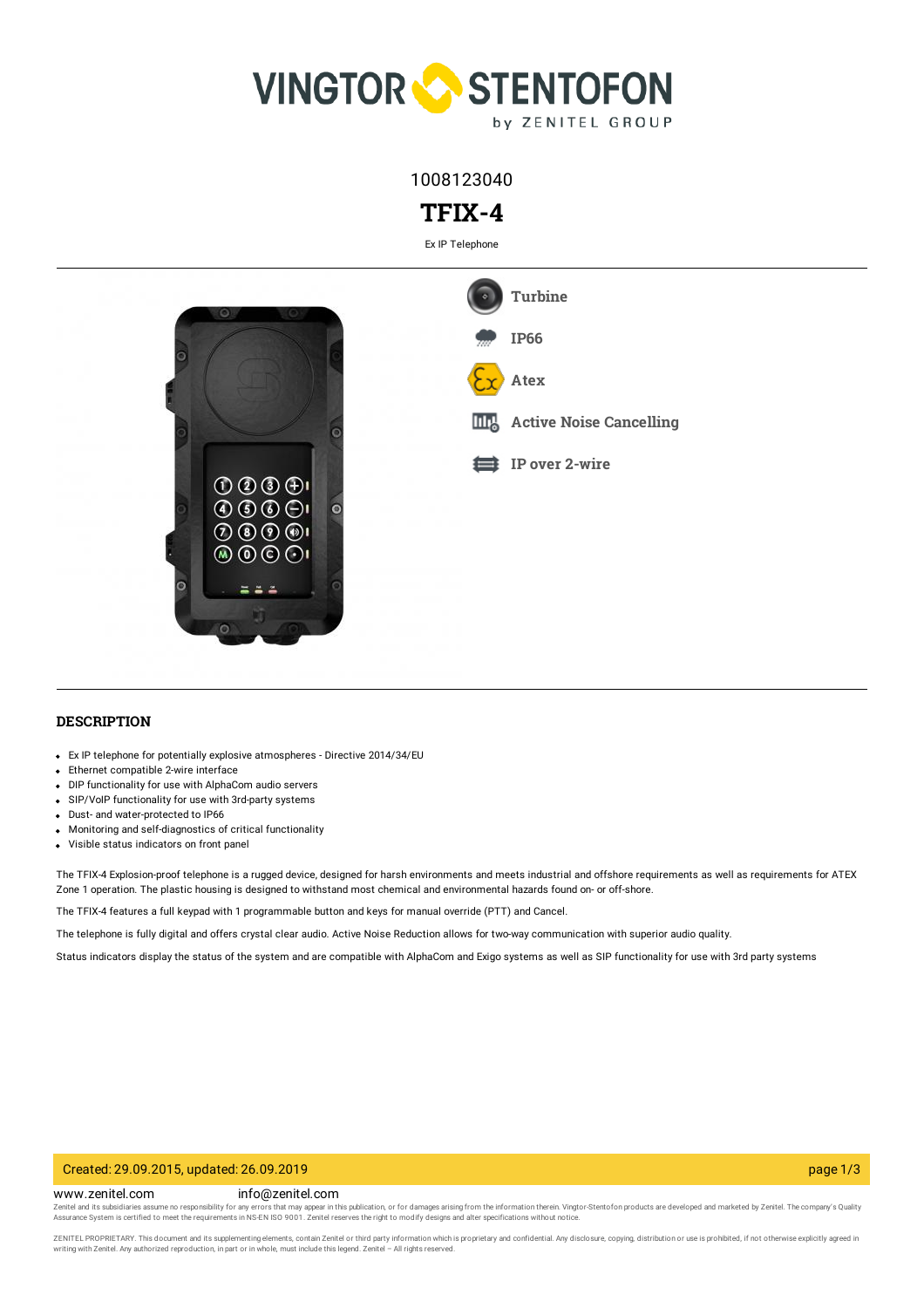## **SPECIFICATIONS**

### **MECHANICAL**

| ויוניים וריוניים          |                                                                                 |
|---------------------------|---------------------------------------------------------------------------------|
| Dimensions                | 345 x 178 x 101 mm                                                              |
| Weight                    | 4 kg                                                                            |
| Mounting                  | On-wall box (included)                                                          |
| Color                     | Black                                                                           |
| <b>ENVIRONMENTAL</b>      |                                                                                 |
| Operating temperature     | -20 $^{\circ}$ C to +60 $^{\circ}$ C                                            |
| Storage temperature       | -40°C to +70°C                                                                  |
| Operating humidity        | 10% to 95% RH (non-condensing)                                                  |
| Storage humidity          | 10% to 95% RH (non-condensing)                                                  |
| Air pressure              | 600 hPa to 1200 hPa                                                             |
| IP rating                 | IP64 in accordance with IEC 60079-0                                             |
|                           | IP66 in accordance with EN 60945                                                |
| IK rating                 | 7J for enclosure                                                                |
|                           | 4J for cable glands                                                             |
| <b>ELECTRICAL</b>         |                                                                                 |
| PoE                       | NO, proprietary 2-wire data- and power bus                                      |
| Power consumption         | 4.2 W (idle) to 8 W (max)                                                       |
| DC power                  | 24 VDC                                                                          |
| <b>NETWORK</b>            |                                                                                 |
| Connection                | 2 x 2-wire                                                                      |
| Connection type           | Screw terminals                                                                 |
| Functions                 | Auto negotiating                                                                |
| Built-in switch           | N/A                                                                             |
| Compatibility             | SIP, AlphaCom™, Pulse™, G.711, G.722, G.729, HD Voice                           |
| <b>INPUTS AND OUTPUTS</b> |                                                                                 |
| Handheld Microphone       | Microphone (bal), PTT                                                           |
| Handset                   | Microphone (bal), Speaker (bal) + PTT                                           |
| Handset                   | Microphone (bal), Speaker (bal) + PTT                                           |
| Digital inputs/outputs    | No                                                                              |
| Relay outputs             | No                                                                              |
| Audio                     | Yes, for audio accessories                                                      |
| Aux power                 | Provided by network cable                                                       |
| <b>CERTIFICATIONS</b>     |                                                                                 |
| Immunity                  | EN 60945, EN 61000-6-2                                                          |
| Emission                  | EN 60945, EN 61000-6-3, EN 61000-6-4                                            |
| CENELEC safety standards  | EN 60079-0: 2012, EN 60079-7: 2007, EN 60079-11: 2012, EN 60079-18: 2009        |
| IEC safety standards      | IEC 60079-0: 2011, IEC 60079-7: 2006-07, IEC 60079-11: 2011, IEC 60079-18: 2009 |
| Marking                   | II 2(2) G Ex e ib mb [ib] IIC T4 Gb -20°C $\leq$ Ta $\leq$ +60°C                |

# Created: 29.09.2015, updated: 26.09.2019 page 2/3

#### www.zenitel.com info@zenitel.com

Zenitel and its subsidiaries assume no responsibility for any errors that may appear in this publication, or for damages arising from the information therein. Vingtor-Stentofon products are developed and marketed by Zenite

ZENITEL PROPRIETARY. This document and its supplementing elements, contain Zenitel or third party information which is proprietary and confidential. Any disclosure, copying, distribution or use is prohibited, if not otherw